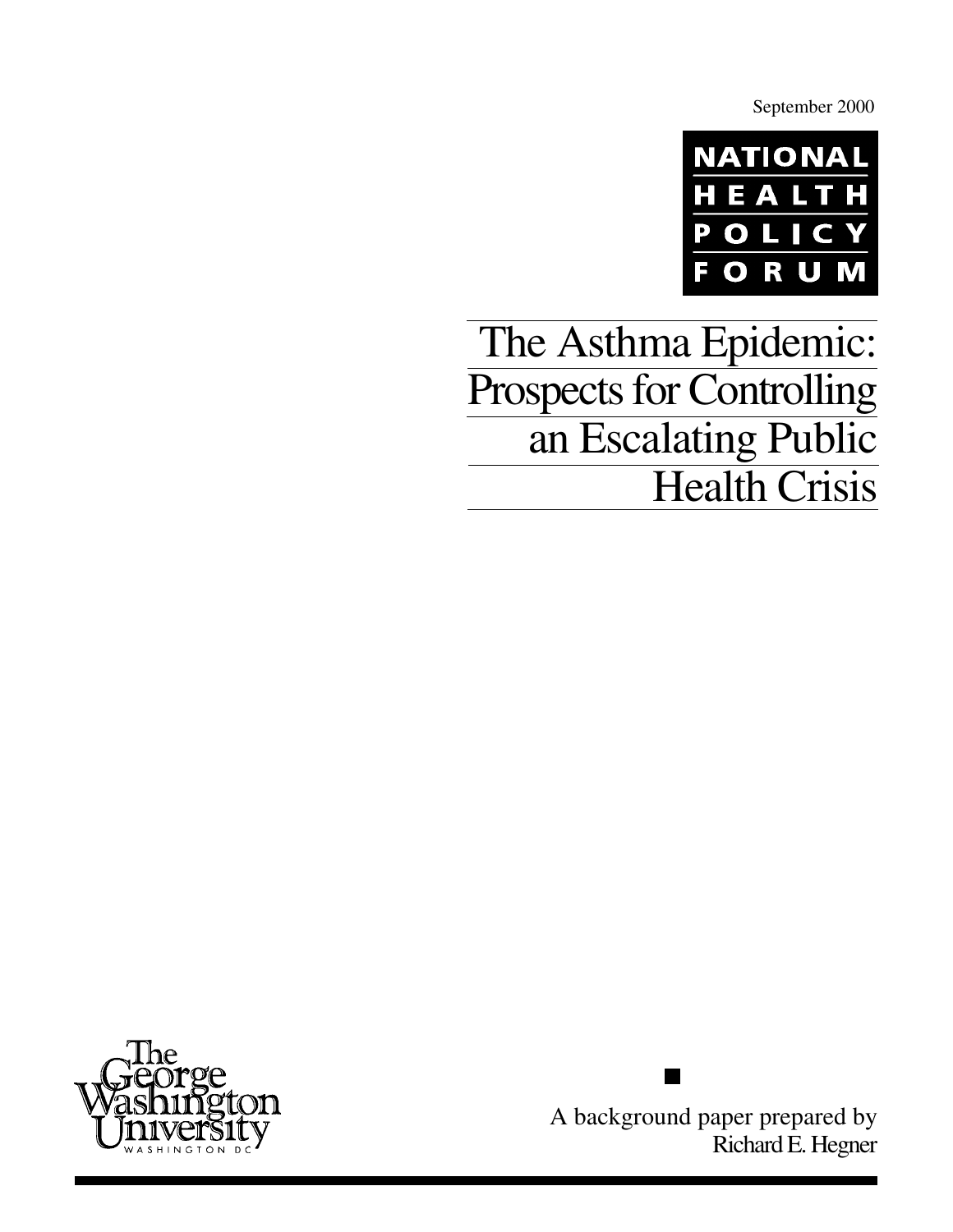*Overview—After presenting a definition of asthma, this background paper turns to a review of the epidemiological data that document the nature of the asthma epidemic in the United States. Next, the paper discusses health resources utilization linked to asthma and identifies the subpopulations that are most vulnerable to asthma. A brief assessment of the mechanics of asthma and the challenges of diagnosing the disease follows. Then the paper examines the possible causes of asthma and the asthma epidemic, including indoor and outdoor environmental factors, allergies and possible changes in the immune system, and new theories about the relationship of asthma to overall advances in health care and economic development. After that, medical practice and health care coverage issues are explored, including the progress made in asthma management, possible deficiencies in physician practice, the state of patient information about asthma, poverty-related barriers to asthma diagnosis and management, and the effects of health insurance practices and the managed care revolution on asthma. An examination of the economic implications of asthma and possible cost avoidances linked to better asthma management follows. The paper concludes with a discussion of asthma and public health, including weaknesses in current surveillance for the disease, and a review of the plans of the Department of Health and Human Services (DHHS) for addressing asthma.*

In a front-page article in the *New York Times* last fall, a reporter observed, "The rapid rise in asthma, in this country and in developed nations around the world, is one of the biggest mysteries in modern medicine."<sup>1</sup> Epidemiologic evidence suggests that she was not exaggerating. Data from the Centers for Disease Control and Prevention (CDC) indicate that, between 1980 and 1994, the self-reported prevalence rate for asthma in the United States jumped by 75 percent.<sup>2</sup> Almost 6 percent of all Americans now have asthma, which has become the most common chronic illness among American children. While overall deaths from asthma remain low—roughly 5,600 per year—asthma mortality rates have more than doubled since the mid-1970s; this is especially troubling given the consensus of professionals that asthma deaths are largely preventable.

While science has not yet conclusively identified the root cause of asthma or discovered the means to limit the current epidemic, the medical technology to *control* individual cases of asthma exists. Indeed, the American Medical Association (AMA) confidently declares, "The characteristic symptoms of asthma . . . can be controlled. Nearly every person with asthma can expect to become

free of symptoms."3 However, of special concern from a public policy perspective, available research indicates that asthma is a particular problem for poor inner-city children and for minority group members in general, as evidenced by their notably higher rates of hospitalization and use of emergency rooms for asthma treatment. While the incidence of asthma in these populations is not strikingly higher than in middle-class Anglo populations, asthma clearly affects Americans of color and indigent urban residents more seriously. In part, this differential impact seems to reflect their poor access to medical care of acceptable quality, since medical professionals concur that hospitalization and emergency room treatment should not be part of routine care for the vast majority of asthmatics.

Indeed, the evidence is strong that a significant amount of medical resources are being expended unnecessarily for urgent or emergent care for asthma that could have been kept under control using readily available therapies. To cite just one example, a recent study indicates that asthma is the third leading cause of preventable hospitalizations in the United States.<sup>4</sup> To put this in context, in absolute dollar terms, the total annual costs of asthma in the United States were estimated to be \$11.3 billion in 1998, of which \$7.5 billion were direct medical expenses.<sup>5</sup>

Given its implications for health care spending in the United States, the asthma epidemic is receiving a great deal of attention as a public policy issue from both the public and the private sectors. Numerous federal agencies —most notably the National Institutes of Health (NIH), the CDC, and the Environmental Protection Agency (EPA)—state and local public health departments, individual practitioners and medical facilities, and health plans are engaged in fighting asthma on a day-to-day basis. Total Medicaid and Medicare expenditures for asthma treatment are estimated to exceed \$1 billion. The federal government is investing more than \$140 million annually on asthma research. Yet critics have raised questions about whether public dollars are being invested wisely in the fight against asthma. While the nation has some capacity to track asthma morbidity and mortality for the population as a whole through surveys, it lacks data on asthma prevalence rates specific to states and localities the front lines where most public health professionals combat this epidemic.

#### **BACKGROUND**

In its authoritative *Guidelines for the Diagnosis and Treatment of Asthma*, the National Heart, Lung, and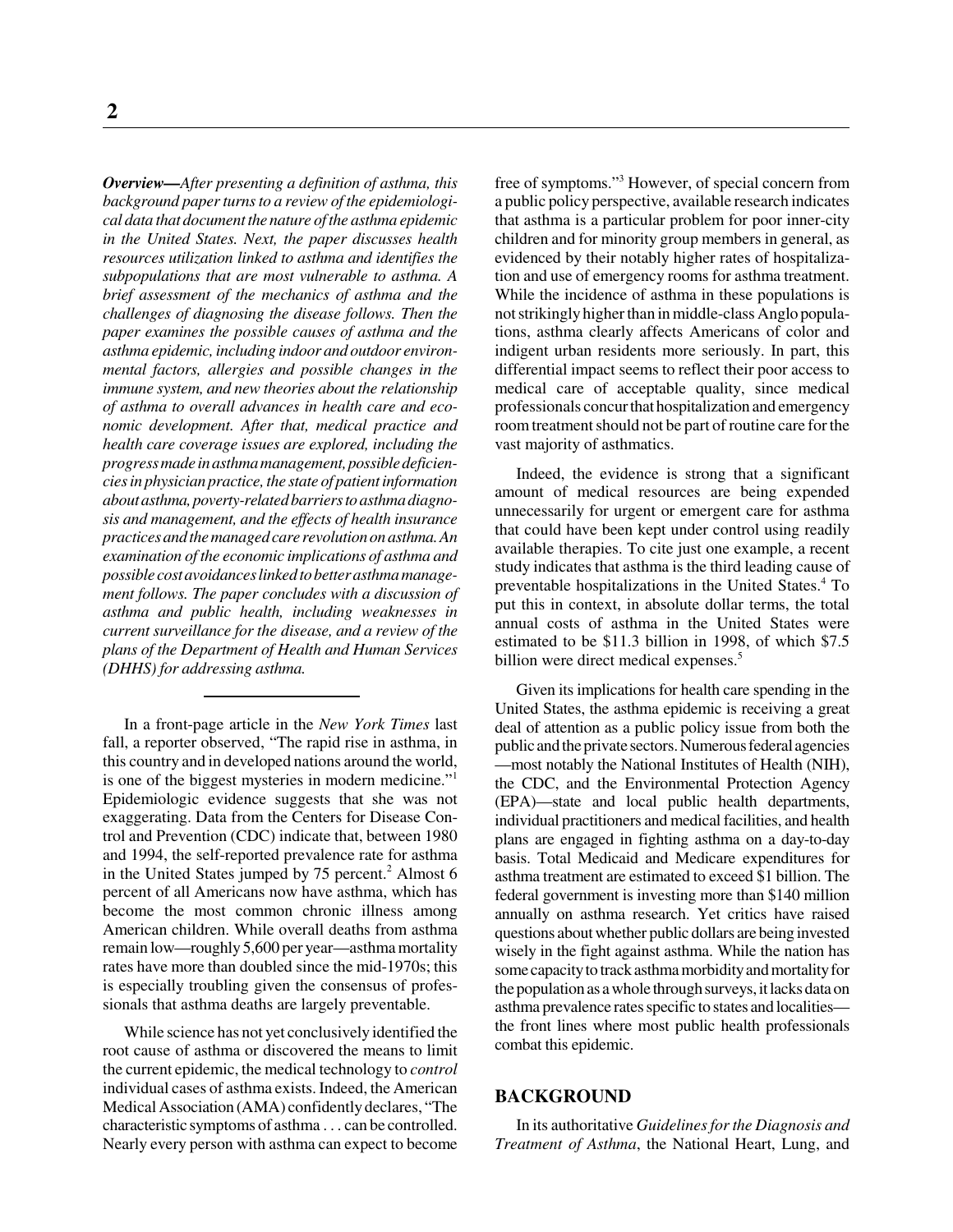Blood Institute (NHLBI) in the National Institutes of Health (NIH) offered the following definition of the disease:

Asthma is a chronic inflammatory disorder of the airways. . . . In susceptible individuals, this inflammation causes recurrent episodes of wheezing, breathlessness, chest tightness, and coughing, particularly at night or in the early morning. These episodes are usually associated with widespread but variable airflow obstruction that is often reversible either spontaneously or with treatment. The inflammation also causes an associated increase in the existing bronchial hyperresponsiveness to a variety of stimuli.<sup>6</sup>

In its *Family Guide to Asthma and Allergies*, the American Lung Association (ALA) points out a defining characteristic of asthma:

Much has been learned about asthma in recent years, but nothing is more important than the observation that asthma is a disease of airway inflammation. By this physicians mean that people with asthma have chronically inflamed airways that are ever prone to become twitchy and constricted after exposure to an asthma trigger. It is as if the airways of people with asthma are lying in wait for trouble. They stay poised at the edge of a cliff. . . . This means that asthma is both a chronic and an episodic disease.<sup>7</sup>

There are two different forms of asthma. The first, known as *allergic or extrinsic asthma,* is characterized by attacks provoked by exposure to so-called asthma "triggers," such as pet dander, second-hand tobacco smoke, dust mites, and mold spores. Typically, the onset of this form of asthma occurs before the age 30; indeed, the vast majority of childhood asthma is allergic. The second form, *nonallergic or intrinsic asthma*, manifests itself with the same symptoms as allergic asthma; however, attacks of intrinsic asthma are not triggered by identifiable allergens. While intrinsic asthma can begin at any age, the onset typically occurs in adulthood.

# **THE ASTHMA EPIDEMIC— A LOOK AT THE STATISTICS**

As noted above, the CDC estimates that the prevalence of self-reported asthma among the general population of the United States jumped by 75 percent between 1980 and 1994. Figure 1 illustrates how the prevalence escalated over this period. One of the remarkable things about this escalation is that a substantial increase occurred among all racial and ethnic groups, both genders, and all age groups, with some variations in the rate of increase, which will be discussed below.



**Figure 1 Mean Rates of Self-Reported Asthma U.S. Population, 1980–1994**



The CDC estimates that asthma affected 14.6 million Americans in 1996. This translates into about 5.5 percent of the total population. (The comparable figure for 1980 was about 3.0 percent.) In its recent report, *Attack Asthma*, the Pew Commission on Environmental Health observes that about half of the cases of asthma in the United States today "are attributable to the rising rates of asthma over the last 20 years."8 In other words, had the escalation in the prevalence of asthma not taken place over the past two decades, only half as many Americans would be experiencing asthma today—in excess of 7 million fewer individuals.

Some might question whether the increased prevalence of asthma can be appropriately characterized as "an epidemic." One reason is that the term "epidemic" is commonly understood to describe only infectious or communicable diseases, such as tuberculosis or HIV/AIDS. However, the term also encompasses noncommunicable diseases such as asthma. *Action Against Asthma*, the strategic plan of the U.S. Department of Health and Human Services (DHHS), notes, "The steady rise in the prevalence of asthma constitutes an epidemic, which by all indications is continuing."<sup>9</sup> In his often-cited *Dictionary of Epidemiology*, John Last defines an epidemic as "the occurrence in a community or region of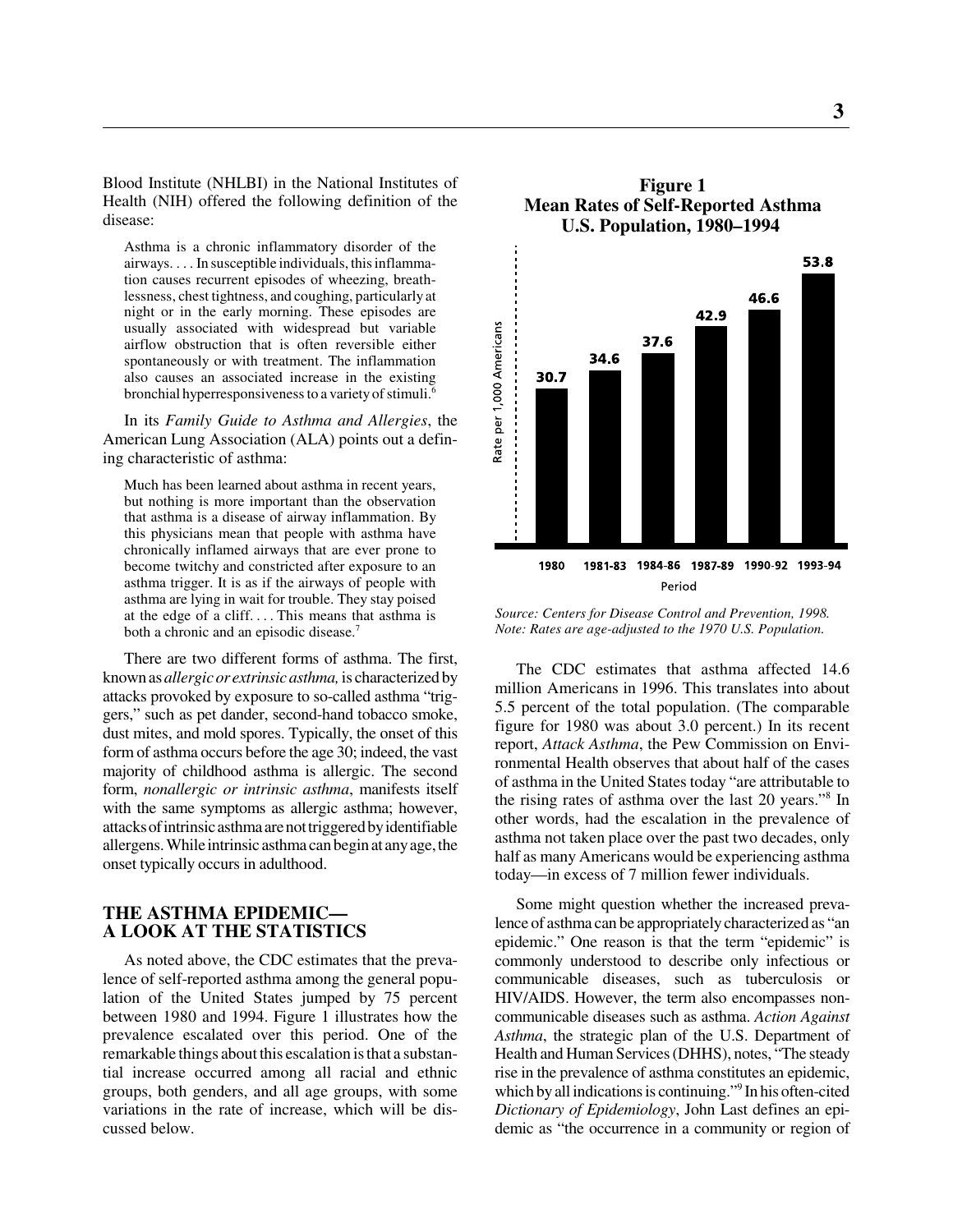cases of an illness. . . clearly in excess of normal expectancy."10 Thus, the use of the term epidemic seems apt.

The asthma mortality rate has also undergone a dramatic increase. From a low of 8.2 per million Americans between 1975 and 1978, the rate of asthma deaths more than doubled to 17.9 per million for the period 1993 to 1995. As demonstrated in Figure 2, especially noteworthy is the fact that this escalation followed a dramatic decline of over 70 percent in

asthma mortality rates from 1960 to 1978. While the number of asthma deaths in the United States—5,637 in 1995—is relatively small in relation to other diseases, it translates into about 15.4 deaths from asthma every day. Furthermore, this trend clearly seems to reflect deficiencies in the delivery of treatment to asthma patients. A securities analyst who specializes in health care observed in the *New York Times* last fall, "Right now, asthma is the only disease category we cover where the death rate is rising. . . . That proves that the disease is not being treated properly."<sup>11</sup>

Looking at the nation's public health goals for asthma as articulated in *Healthy People 2000* and *Healthy People 2010*, U.S. Surgeon General David Satcher observed, "Asthma is one of the areas where we are moving in the wrong direction."

- From 1975 to 1995, estimated visits to physicians' offices for asthma more than doubled, from 4.6 million to  $10.4$  million.<sup>12</sup>
- Between 1979-1980 and 1993-1994, the number of hospitalizations for asthma increased from 386,000 to 466,000—or by almost 21 percent.<sup>13</sup>
- The short-term trend data available for emergency room (ER) visits indicate that, for the three-year



**Figure 2 Asthma Death Rates, U.S. Population, 1960–1994**

*Source: Centers for Disease Control and Prevention. Note: Rates are age-adjusted to the 1970 U.S. Population.*

# **Trends in Levels of Health Resources Utilization**

Both the asthma epidemic and the uncontrolled nature of asthma in many cases are reflected in trends in the levels of the utilization of hospital and other health care resources for asthma patients. CDC data indicate the following:

period 1992 to 1995, there were no major changes in asthma-related ER visits. Nonetheless, asthma was the tenth most common principal diagnosis in ER visits in 1996. (In the same year, asthma was the ninth most frequent diagnosis in hospital outpatient departments.)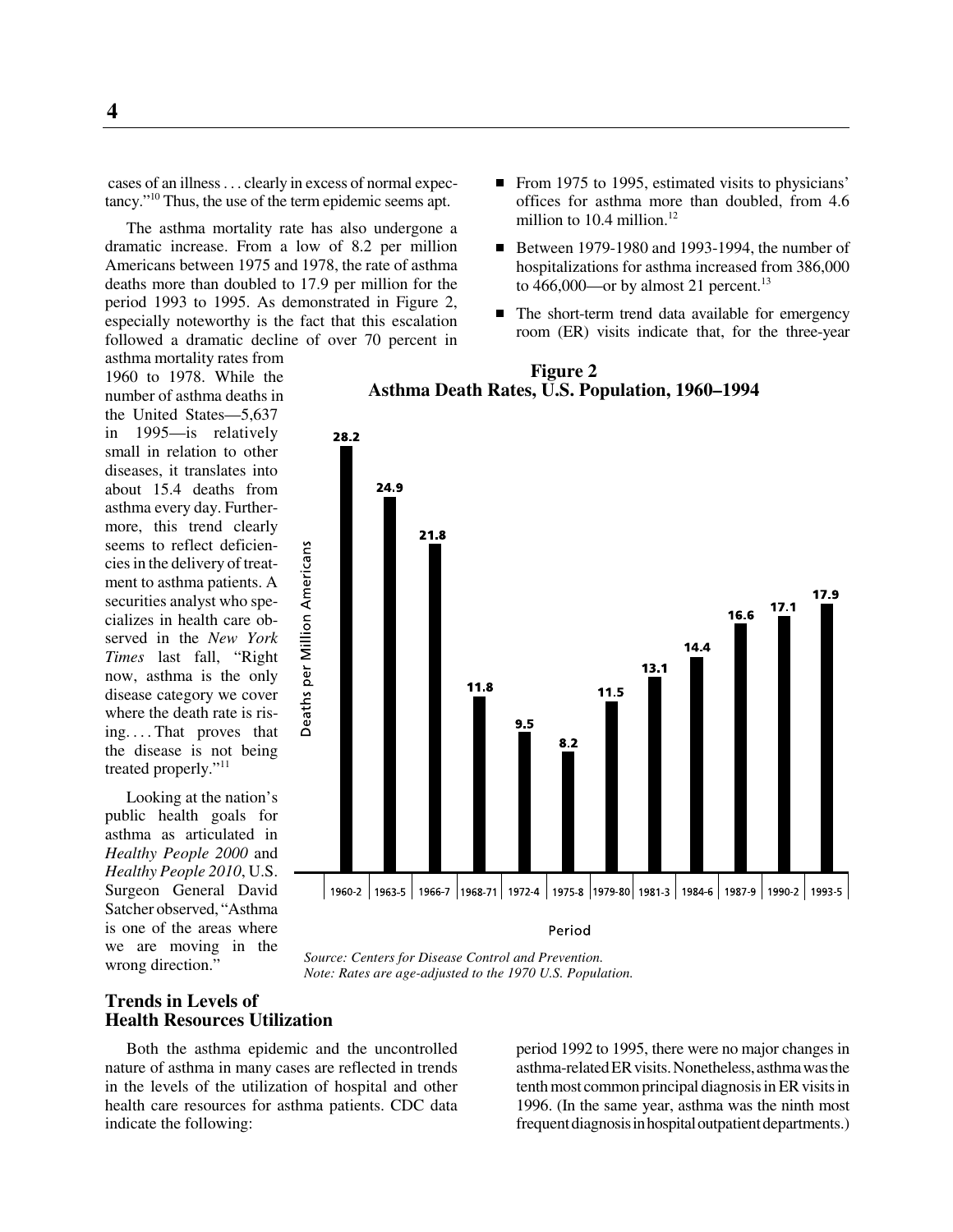## **Asthma and Vulnerable Subpopulations**

CDC data clearly show that, for a variety of reasons, a number of subpopulations of vulnerable Americans are at high risk of developing asthma and/or of suffering from asthma that is poorly controlled. Among these groups are children, the elderly, racial and ethnic minorities, the indigent, people living in urban areas, women, and adults working in certain typically blue-collar jobs.

**Asthma among Children.** The escalation in the prevalence of asthma among children over the past two decades has been noticeably greater than that among adults. For children under age five, the increase in prevalence between 1980 and 1994 was 160 percent, while the corresponding increase for the general population was 75 percent. Although there are more adult than child asthmatics, the prevalence of asthma among children is higher. Overall, the rate of selfreported asthma for children under 18 in 1995 was 7.5 percent, as contrasted with 5.7 percent for the general population.

Asthma is the most common chronic disease among children. Data from the AMA indicate that asthma accounts for more hospital and ER visits for children than any other reason. Of all age cadres, asthma hospitalization rates are highest for children under age five. (In 1993-94, 49.7 per 10,000 children age four and under were hospitalized for asthma, as contrasted with 18.1 per 10,000 for the population as a whole.)<sup>14</sup>

**Asthma among the Elderly.** Since there is no cure for asthma, it is a disease that many people carry with them into old age, at which time, for a number of reasons, its control is especially difficult. For one thing, both asthma and other diseases with asthma-like symptoms are relatively common among older adults, increasing the difficulty of diagnosis and proper treatment. Among the conditions of old age which are commonly confounded with asthma are emphysema, bronchitis, and chronic obstructive pulmonary disease. Because polypharmacy—the simultaneous use of a number of different prescription drugs—is more common among the elderly, administering asthma medication to them sometimes presents special difficulties related to possible multiple drug interactions and contraindications. Asthma mortality rates are also highest among the elderly, 89.8 per million in 1995, as contrasted with 17.9 per million for the general population.

**Asthma, Race, and Ethnicity.** In 1995, the rate of self-reported asthma for African Americans was 6.7 percent, as contrasted with 5.6 percent for whites—not a large difference. Yet deaths from asthma are between

two and six times more likely to occur to African Americans and Hispanics than whites.<sup>15</sup>

Moreover, hospitalization rates for asthmatic African Americans are almost three times higher than those for whites with asthma. The use of ERs by minorities for asthma care is also markedly higher. These utilization statistics and those for death rates clearly point to less well-controlled asthma among minorities.

**Socioeconomic Status, Place of Residence, and Asthma.** Clearly, Americans living in poverty face a complex set of variables that predispose them to poorly controlled asthma. As the *New York Times* concisely reported last fall,

The poor tend to have less access to regular medical care, are less able to afford the medications they need and are more likely to be around environmental "triggers" that set off asthma attacks. Also, some researchers have found, families already under great stress are less able to cope with the complicated daily regimen that asthma demands.16

There are also a number of indications that the asthma epidemic has had a disproportionately heavy impact on urban areas across the country—precisely the areas with some of the greatest concentrations of poverty. The *Atlantic Monthly* in May of this year singled out one of the five boroughs of New York City to report,<sup>17</sup> "[In] the Bronx ... rates of death from [asthma] are three times as high . . . as they are in the United States as a whole, and hospitalization rates are almost five times as high. In some Bronx neighborhoods, 20 percent of the children have asthma." The *New York Times* has referred to asthma as "the other inner-city epidemic"—the first being HIV/AIDS. Testimony before the Senate Public Health Subcommittee last fall indicated, "More than 20 percent of U.S. asthma deaths in one year occurred in New York City and Chicago, even though these places had only 7 percent of Americans with asthma."18 Dramatically higher asthma death rates also characterize a number of other urban areas across the country.

Among the possible reasons suggested for the seemingly greater susceptibility to severe asthma of Americans living in urban areas—especially poor innercity children—are greater exposure to outdoor air pollutants (especially diesel fuel fumes), less time spent outdoors (partly because of concerns over crime), substandard housing (including poor ventilation, dampness, and infestation by pests, particularly cockroaches), and greater reliance on hospitals for urgent and emergent care. The associate commissioner of the New York City Department of Health voiced concern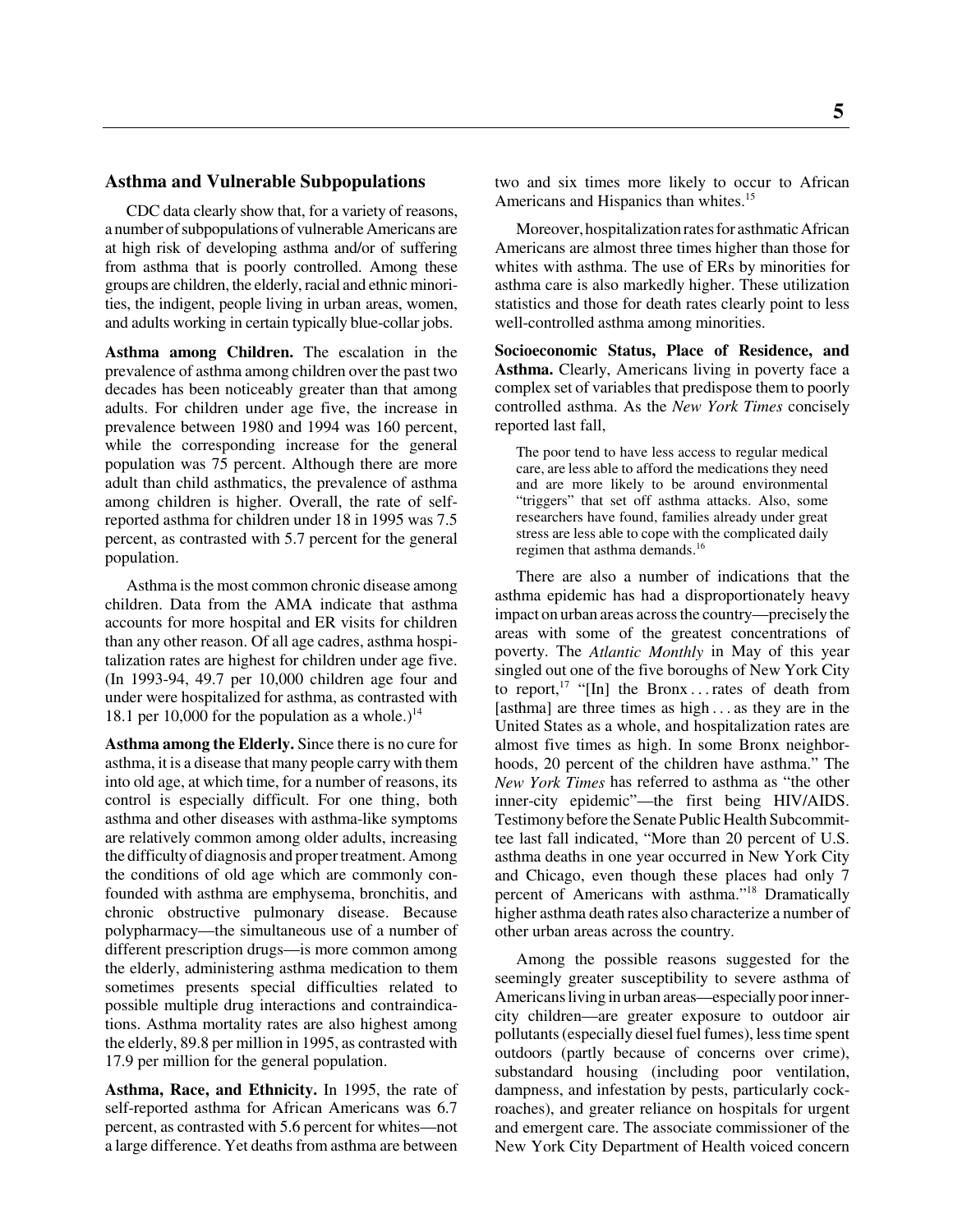about a pervasive indifference to asthma control by urban parents: "Our major concern was that people were accepting a level of symptoms as being 'normal.'"

**Asthma and Gender.** Asthma is more common among boys than girls but becomes more common among women than men as people age. The most recent selfreported rates were 6.7 percent for women and 5.2 percent for men. Between 1980 and 1994, asthma increased 92 percent among women but only 60 percent among men. In the 1993 to 1995 period, asthma death rates for women were slightly higher than those for men (20.0 per million versus 15.1 per million). Hospitalization rates for asthma are also higher among women than men (20.0 versus 15.9 per 10,000 in 1993-94).

**Occupational Asthma.** Occupational asthma is characterized by development of the disease because of exposure to asthma sensitizers on the job. Since these sensitizers generally include various types of chemicals, industrial and farm workers (particularly animal handlers) are most likely to develop occupational asthma. The leading work-related lung disease, occupational asthma accounts for at least 21 percent of adult-onset asthma.

# **ASTHMA AS A DISEASE ENTITY**

Asthma attacks—especially severe asthma attacks exact a heavy physical toll. Patients liken asthma attacks to suffocating. *Action Against Asthma* features two graphic descriptions of the experience:

It's a full body workout to take each breath. My chest tightens up a lot and it either feels like I have 1,000 pounds of bricks on my chest or that someone has their hands on my lungs and is squeezing with all their might.

*—An 18-year-old asthma sufferer*

It means that everyday events like soccer practice, visits with friends who have cats, and even hay rides require vigilance. Most of all, it means a cough is not just a cough. It can be the first cough in a long day and night punctuated every 10 seconds with another sharp little cough.

*—A young mother*

Or, as the author of an article in May's *Atlantic Monthly* commented, "What the condition lacks in lethality, it more than makes up for in morbidity: it wears people down, crushes their spirits, and threatens their livelihoods."

Noreen Clark, dean of the University of Michigan School of Public Health and a prominent researcher in asthma management, elaborates,

Patients and caretakers often become frustrated or even angry because of the burdens that asthma imposes. Episodes of symptoms can be frightening events. A study by our group of children's asthma attacks found that, during an attack, among lowincome mothers of children with asthma, 62 percent felt frightened, 33 percent felt desperate, and 44 percent lacked the confidence to manage the attack. Learning how to cope with fear and anxiety is an important part of patient education.<sup>19</sup>

#### **The Mechanics of Asthma**

Physiologically, there are three ways in which asthma constricts the airways during an asthma attack:

- Tightening of the muscles encircling the airways, causing the airways to narrow—a phenomenon called bronchospasm.
- Inflammation of the airways, because of the entrance of fluid, blood cells, and irritating chemicals.
- Secretion of abnormal amounts of mucus, sometimes forming what is called a "mucus plug," which further restricts the passage of air.

As noted above, however, asthma is a chronic condition, and these acute manifestations of the disease are only one element of what needs to be controlled in effective asthma management.

There are gradations in the severity of asthma. These relate to variations in (*a*) the severity of the chronic disease, (*b*) the gravity of acute attacks, and (*c*) both factors over time in an individual.

#### **Diagnostic Challenges**

Asthma is often difficult to diagnose. As a result, it is frequently undiagnosed or misdiagnosed. The AMA itself concedes, "Part of the problem lies with doctors who do not keep up with developments in the field of asthma; they may misread asthma symptoms or cling to outdated or inaccurate information."

But there are several inherent features of the disease which make its diagnosis especially challenging. For one thing, because the disease is both episodic and chronic, diagnosis has a lot to do with timing of patient visits to providers. Symptoms that may be quite evident when an appointment was made may have subsided by the time a practitioner examines a patient. Secondly, asthma is frequently confused with other chronic disorders, such as emphysema, bronchitis, heart disease, cystic fibrosis, and chronic obstructive pulmonary disease. (There is one basic difference, however—most of the airway obstruction caused by asthma can be reversed with medication.)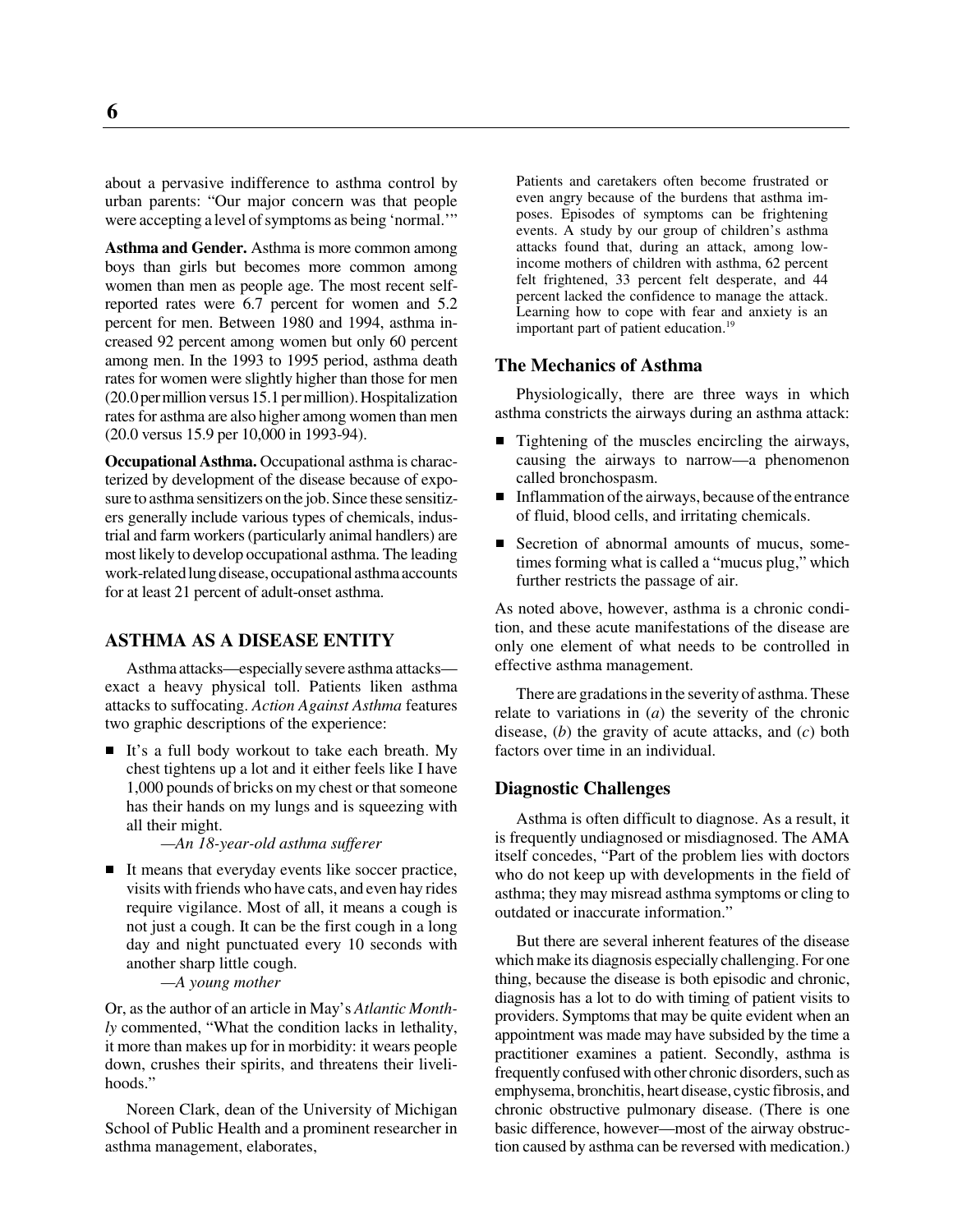Diagnosis of asthma in children under age six or seven is fraught with particular difficulties. Such young children often have special difficulty in following directions about the use of equipment to measure lung function, which requires them to exhale continuously at their utmost capacity.

Finally, symptoms vary among patients. For example, while wheezing is thought to be a general characteristic of asthma, not all asthmatics wheeze. It is for reasons like this that the Institute of Medicine (IOM) concluded in its recent report on asthma and indoor air exposures, "These findings raise the question of whether asthma is best thought of as a single disease entity, a syndrome, or a final common manifestation of several different disease processes."20

# **POSSIBLE CAUSES OF ASTHMA AND THE EPIDEMIC**

There are at least three fundamental questions about asthma and the public's health. First, what causes asthma? Second, what has caused the sharp escalation in the prevalence of asthma? Third, what causes the exacerbation of asthma symptoms in some people? Unfortunately, there are no conclusive answers to either of the first two questions; at best, there is suggestive evidence. However, a great deal is known about what exacerbates symptoms for some asthmatics, how those symptoms can be controlled on a short-term basis, and how asthma can be managed to prevent symptoms from occurring over time.

With respect to the first question, the recent IOM report concluded, "No single agent or factor has yet been identified as a necessary or sufficient cause of asthma." Reflecting on the asthma epidemic, Satcher commented, "Until you understand why you have an increase, and you have documented it, it is very hard to say you have a strategy that is going to make a difference." The Pew Commission on Environmental Health succinctly described the state of current science: "While little is known about the factors that cause asthma to develop (and even less about why prevalence rates are going up), more is known about the factors that cause exacerbation of asthma."

### **Genetic Factors**

For some time now, there has been widespread speculation that genetic factors predispose some individuals to asthma. But until very recently, discussion of genetic influences on asthma have remained largely conjectural. The IOM could at best conclude:

Most scientists believe that some individuals have a prior underlying predisposition that permits the evolution of clinical asthma. The development of this predisposition to asthma is dependent on a complex—and at present poorly understood—combination of factors, which are partially inherited and partially acquired later in life. [However,] genetic influence . . . explains only 30-80 percent of the asthma risk. The remaining risk seems to be related to environmental exposure.

As in so many areas of medicine, recent genetic research holds promise for unlocking some of the mysteries of asthma. In June 1999, the *American Journal of Public Health* ran an editorial that reported,

Research focused on gene-environmental interactions holds great promise in treating, managing, and ultimately curing or preventing asthma. . . . Substantial evidence exists for linking several chromosomal regions with the development of asthma. . . . Many of these areas contain genes whose functions may be important to the development of airway inflammation and asthma. Candidate genes . . . that may be important to the pathophysiology of asthma are currently being selected and examined.<sup>21</sup>

#### **Environmental Factors**

Despite the promising research on genetic causation of asthma, there is consensus that the human genome could not possibly have changed so radically over recent decades as to explain the escalation of asthma morbidity and mortality over that period. Since there is also general agreement that some combination of genetic and environmental factors eventuates in individual cases of asthma, a number of observers have induced that some sort of dramatic change in the indoor and/or outdoor environments lies at the root of the asthma epidemic.

Discussing the interrelationship of the immune system and the environment in asthma, the AMA's *Essential Guide to Asthma* notes, "In asthma, the immune system overreacts to elements in the environment." Or, as the Pew Environmental Health Commission expresses it, "Genetics loads the gun [through its effects on the immune system] . . . but environment pulls the trigger."

After its exhaustive review of indoor air particulates that might cause asthma, the IOM was compelled to conclude, "We still do not know whether or to what extent the reported increases in asthma can be attributed to indoor exposures."<sup>22</sup> However, they reached three strong positive conclusions, namely that there is sufficient evidence of causal relationships between the following:

Exposure to house dust mite allergen and the development of asthma in susceptible children.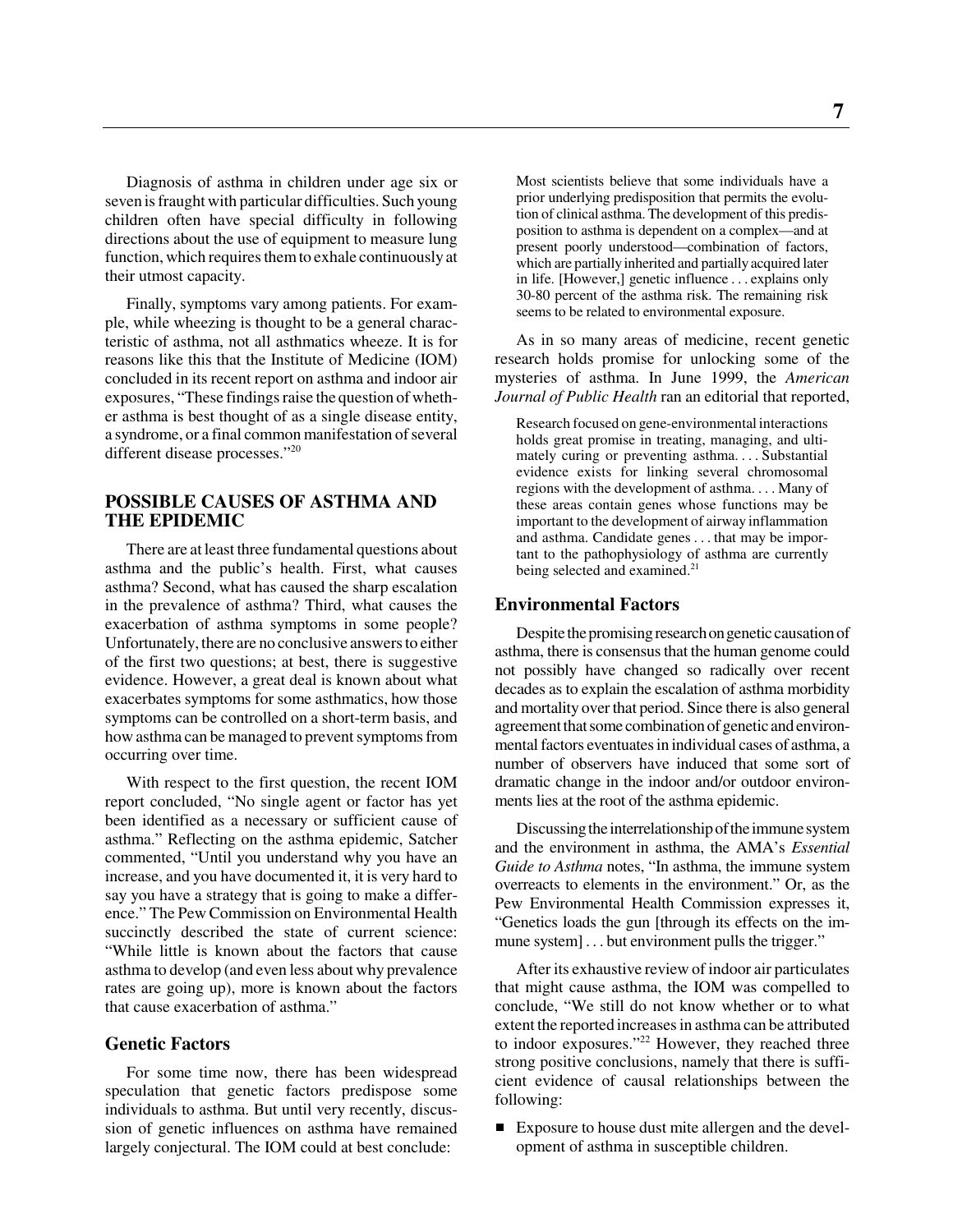- Exposure to the allergens produced by cats, cockroaches, and house dust mites and exacerbation of asthma in sensitized individuals.
- $\blacksquare$  Environment tobacco smoke exposure and exacerbations of asthma in preschool-aged children.

There is limited evidence that exposure to some of these factors may have increased over the past few decades. For example, it is known that dust mites thrive in indoor environments where air does not circulate. Since the energy crisis of the 1970s, much residential and office building construction has emphasized energy conservation; in general, this means many buildings without windows that open and/or a degree of insulation that allows little air to circulate from the outside. The AMA reports that the number of household pets is on the rise. It is estimated that around 28 percent of U.S. households have cats. The IOM report suggests that one means of reducing risks of asthma exacerbations is to remove cats from the homes of asthmatics. There is also general evidence that people in advanced industrial countries like the United States are spending increasing time indoors, thus elevating the exposure of susceptible individuals to those indoor agents that might cause or exacerbate asthma.

No study has been done of the influence of outdoor air quality on asthma that approximates the recent IOM study in either scope or size. Many observers point to the fact that air quality has been generally improving in recent years as a reason that outdoor air pollution has probably not contributed to the asthma epidemic. However, there is some speculation that the increased usage of diesel fuel may have contributed in some as-yet-to-be-determined manner to the upsurge in asthma, especially in urban areas.23 The NHLBI *Guidelines for the Diagnosis and Treatment of Asthma* cautions about outdoor air pollution as a cause of asthma exacerbations: "Increased air pollution of respirable particulates, ozone,  $SO<sub>2</sub>$  [sulfur dioxide], and  $NO<sub>2</sub>$  [nitrogen dioxide] have been reported to precipitate asthma symptoms and increase emergency department visits and hospitalizations for asthma."

#### **Asthma, Allergies, and the Immune System**

Some asthma seems to be rooted in a malfunctioning immune system that overreacts to benign substances in the environment. A British discussion of the asthma epidemic explains this phenomenon as follows:

yeasts, toxins, and allergens. The prime function of the immune system is to distinguish between invaders that may be harmful from those that are harmless. Thus the immune system should act effectively against microbes which may cause disease, but not react against harmless items such as pollen, dust, dust mite and food molecules.24

Yet it is precisely such "harmless items" that precipitate asthma attacks among those with allergic asthma. In general, allergic reactions are caused by changes or abnormalities in the immune system—hence, the medical subspecialty of allergy and immunology.

### **"Does Civilization Cause Asthma?"**

Last May's *Atlantic Monthly* article on asthma sums up one recent school of thought about the asthma epidemic:

A number of specialists . . . believe that modern life may be responsible for the developed world's asthma rates—but in a very unexpected way. [They] believe . modern hygiene practices and antibiotics . . . foreclose the need for the young immune system to tackle microbial and parasitic challenges. . . . This could explain why children in the developing world, who are repeatedly infected by bacteria and parasites, are unlikely to contract asthma, whereas children in the developed world, who are inoculated against infectious diseases and frequently given antibiotics, are contracting asthma in ever greater numbers.

Related variations of this theory are that children are getting less healthy outdoor exercise—what might be called the "couch potato corollary"—that the migration of people from rural to urban areas has reduced their exposure to organic factors that strengthen the immune system, and that the widespread use of antibiotics, while reducing the incidence of some infections, may be contributing to the upsurge in asthma by retarding the development of immune responses.

These theories are still highly conjectural at this stage. Research is currently under way to test these hypotheses.<sup>25</sup>

## **MEDICAL PRACTICE AND HEALTH CARE COVERAGE ISSUES**

Nevertheless, despite the somewhat rudimentary stage of the knowledge about the etiology of asthma and the reasons for the current epidemic, there seems to be consensus that all but the most severe cases of asthma can be controlled and that almost every American with asthma can enjoy a life largely free of symptoms. Yet there are troublesome signs that the health care delivery system is not keeping up with the epidemic, with attendant costs for

We all have an immune system which is similar to a defensive army, and this protects us from a huge range of insults which our environment is inclined to throw at us. These include bacteria, viruses, fungi,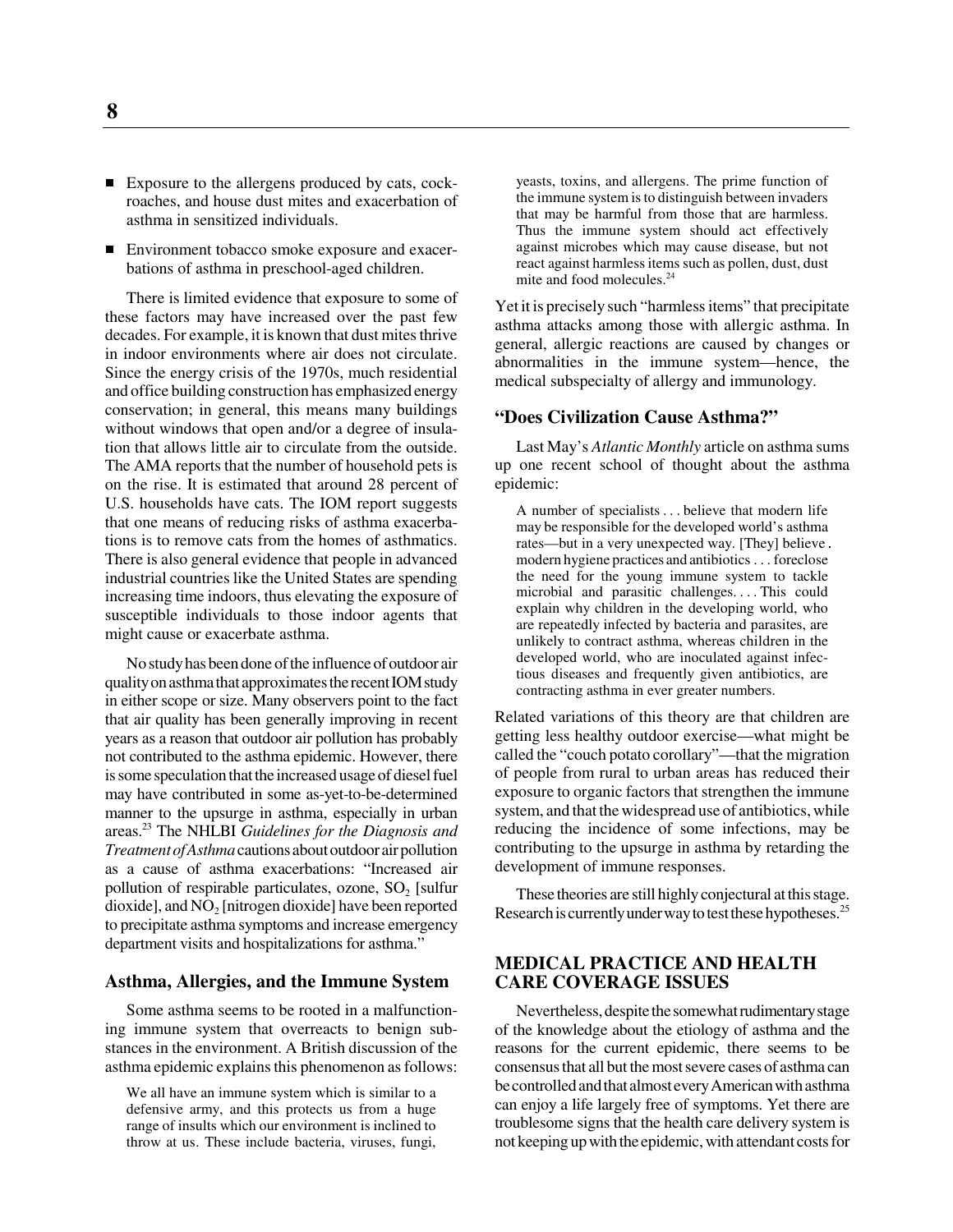both the national economy and for asthmatics themselves. As Michael Rich, a pediatrician and child health researcher at Harvard Medical School, remarked, "Billions of dollars are being spent on [asthma], and we know a lot about it, yet it's getting worse, because we're not asking the right questions. The real question is, what stands in the way of knowledge being translated into behavior?"26

## **Changing Science and Changing Therapies**

There has been continued progress in developing new asthma therapies—particularly pharmaceuticals and devices—both making the control of asthma far easier and reducing possible side effects. Unfortunately, for a number of reasons, these therapies are not being made available to all Americans with asthma.

One prominent researcher has likened the introduction of inhaled steroids for asthma to the discovery of penicillin: "It turned treatment of asthma around completely." Corticosteroids were first prescribed for asthma patients in the 1960s and have proven very effective in long-term asthma control. In the early 1980s, steroid inhalers were first introduced—a major technological advance that targeted the lungs with the drug, pumped less of it into the rest of the body, and made daily use easier. The ALA declares, "Gone are many of the side effects and cumbersome delivery devices that complicated early asthma medications."

In essence, corticosteroids suppress the activity of immune system cells that release inflammatory chemicals. It was not until the 1990s, however, that the salience of inflammation as a factor in asthma attacks was fully appreciated and the key role of corticosteroids in suppressing inflammation was completely understood. Furthermore, a significant problem with these drugs—which should not be confused with anabolic steroids, the controversial drugs used by some athletes—is their potential long-term side effects, which include growth retardation (obviously a special concern for pediatric patients), glaucoma, hypertension, and osteoporosis.

Another important development has been the formulation and issuance of national clinical practice guidelines for asthma. In 1991, following a process of broad consultation with experts in the field, the National Asthma Education and Prevention Program (NAEPP) in the NHLBI released its *Guidelines for the Diagnosis and Management of Asthma*, which translate advances in the scientific understanding of asthma—particularly the role of chronic inflammation—into practical recommendations for controlling persistent asthma. An updated edition of the guidelines was issued in 1997.

The NAEPP/NHLBI guidelines establish a number of goals for asthma therapy:

- Preventing chronic and troublesome symptoms.
- Maintaining (near) "normal" pulmonary function.
- Maintaining normal activity levels (including exercise and other physical activity).
- **Preventing recurrent exacerbations of asthma and** minimizing the need for emergency department visits or hospitalizations.
- **Providing optimal pharmacotherapy with minimal or** no adverse effects.
- Meeting patients' and families' expectations of and satisfaction with asthma care.

The guidelines proceed to offer health care professionals detailed advice on how best to meet these goals. They stress the importance of teaching asthma self-management and prevention to patients and underscore the key role of the partnership between patients and physicians.

The most recent edition of the guidelines is 146 pages long and quite detailed. To make their content more accessible to practitioners, the NAEPP has issued a more convenient *Practical Guide for the Diagnosis and Management of Asthma*, which is published in a larger print, bulleted format and totals only 52 pages. $27$ 

### **Deficient Medical Practice**

A number of sources speculate that primary care physicians may not be as knowledgeable about asthma or as up-to-date as they should be about advances in asthma treatment. For example, the DHHS strategic plan, *Action Against Asthma*, suggests, "Recent evidence indicates that many health care providers do not follow the *Guidelines* for the diagnosis and treatment of asthma. Failure to follow clinical guidelines stems in part from factors related to knowledge, attitudes, and behavior."

There is also general concern that many physicians are addressing asthma on only a short-term, palliative basis. That is, they are helping patients address asthma attacks without getting at the underlying disease through a course of long-term therapy. May's *Atlantic Monthly* asserts, "Some physicians are unaware that asthma is a chronic disease requiring constant vigilance. . Many doctors seem to be prescribing drugs to curtail asthma episodes rather than caring for the patient who suffers them."

Problems in primary care physician relationships with their asthmatic patients seem to be underscored by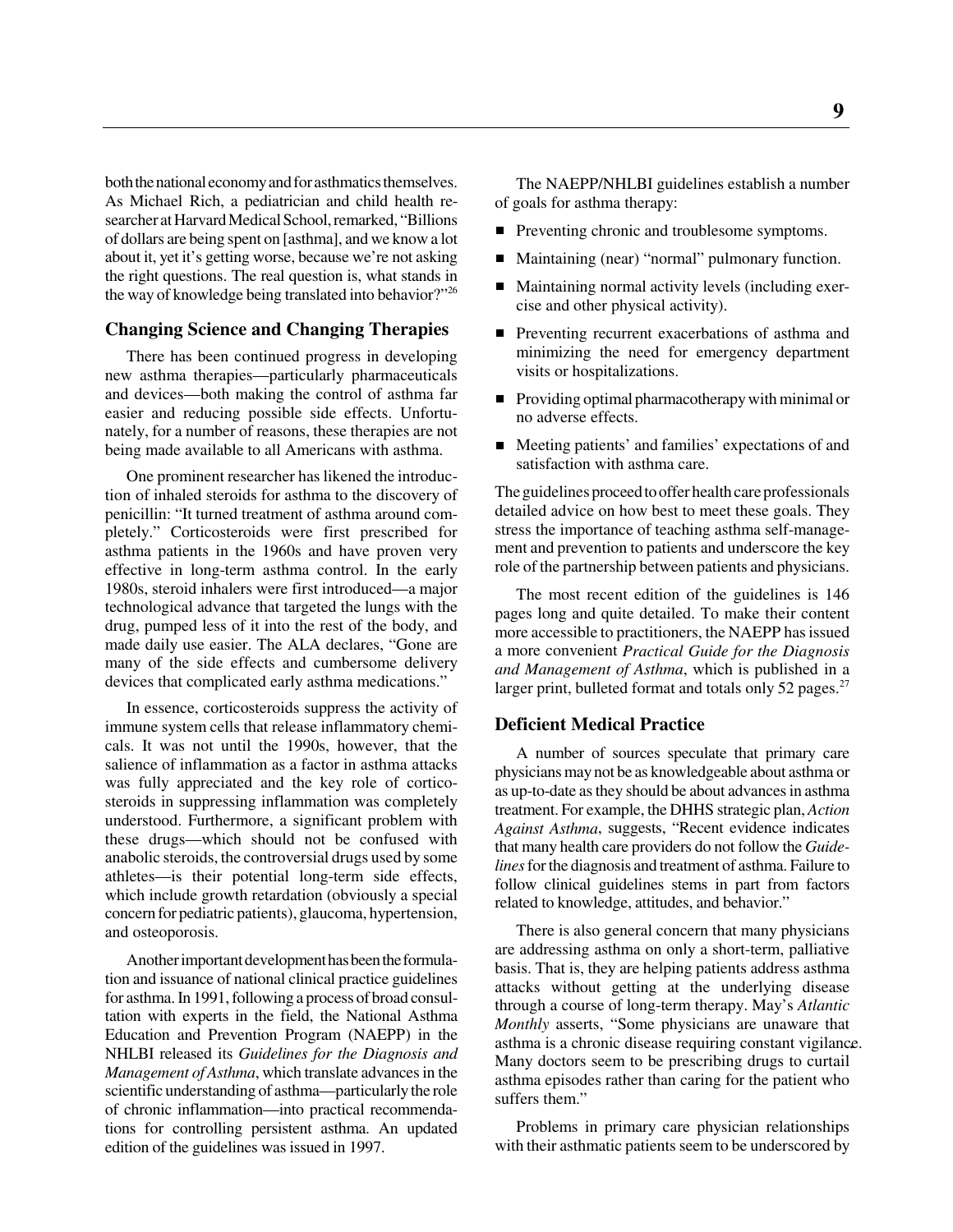statistics cited at the Senate Public Health Subcommittee hearings on child health last fall:

More than 90 percent of children who present to the emergency department with an asthma attack have a primary care provider. Despite this, two-thirds go directly to the emergency department when having problems with their asthma and one-third rely on the emergency department for *all* of their asthma medications.28

Furthermore, financial pressures may in some instances be undercutting the ability of physicians to invest the amount of time in patient education needed by asthmatics. One physician observed,

When I first see a patient [who has asthma], I spend an hour with him. . . . I can do this because I'm an academic physician who gets paid by the year, not by the patient. A general pediatrician working under managed care has to see four to six patients an hour—he doesn't have the time to talk about diet, exercise, the kid's environment. And that's why these kids keep ending up in the ER.

Finally, there is speculation that some physicians may not be as up-to-date on current asthma medications as they should. The AMA *Essential Guide to Asthma* emphasizes,

Different medications with serious side effects are introduced each year. New studies document asthma triggers and evaluate drug reactions. Your doctor needs up-to-date expertise to integrate this information into the long-term program that works best for you.

### **Confused, Uninformed, or Noncompliant Patients**

A number of observers emphasize the difficulty patients experience in adapting to an asthma treatment regimen. For severe asthma, some have likened the complexity of therapies to those for treating HIV/ AIDS. Yet even treatment for routine asthma can be burdensome. A prominent physician-researcher observed to a *New York Times* reporter,

Asthma takes a lot of work. . . . You have to take daily medication, at fixed intervals, and sometimes in response to changes in symptoms. And inhalers are fundamentally unpleasant devices. Many patients have at least two inhalers that have to be taken at different times. The more you ask patients to do, the less they do.

He went on to express concern that many patients and parents do not get appropriate guidance on how to treat the disease: "They're just handed a prescription and told to use it, without an in-depth explanation of the disease."29

Noreen Clark underscores the crucial role of patient judgment in the management of asthma:

Asthma management requires a high degree of judgment on the part of the patient. There is no absolute recipe for successful control. Sometimes asthma symptoms are predictable and sometimes they are not. A patient needs to be highly self-regulating, that is, have the ability to observe, judge, and act on the basis of subtle changes in symptoms or peak flow [respiratory] values or functional status. It may be that developing skills of self-regulation is more important than learning asthma facts.

Patients who experience symptoms more than twice a week generally need two different types of drugs, a "longterm control medication" that suppresses inflammation over a lengthy period (for example, a corticosteroid) as well as a "quick-relief medication" that opens airways and facilitates breathing when an asthma attack occurs. Getting patients to adhere to this treatment regimen especially indigent patients who lack adequate third-party coverage—has proven difficult. Many patients tend to rely solely on the "quick-relief" drug.

The *Washington Post* reports that fewer than 20 percent of Americans with asthma use anti-inflammatories, as contrasted with 65 percent of asthmatics in Europe. In general, physician failure to prescribe the medication seems to be at the root of the problem. However, patient nonadherence to prescriptions may also play a role. According to a physician at the Institute for Asthma and Allergy at the Washington Hospital Center,

Corticosteroids don't make you feel better immediately. The emergency medicine makes you feel better but doesn't address the underlying problem. . . . [As a result,] the most important medicine is the one people feel they don't need, so they stop taking it and get into trouble. $30$ 

*Action Against Asthma* declares without qualification, "Effective medical management and patient education reduces the use of emergency services and improves quality of life." Thus, the bottom line issue appears to be in part how to promote effective patient education.

### **Poverty-Related Barriers to Diagnosis and Management of Asthma**

At its hearing last fall, the Senate Public Health Subcommittee was informed about a basic complex of obstacles to patient compliance: "Poverty, single parent families, and multiple caregivers are major barriers to adherence with complex chronic treatment regimens." A physician who practices in a low-income section of Washington, D.C., expressed the same thought some what differently: "To manage asthma well you need a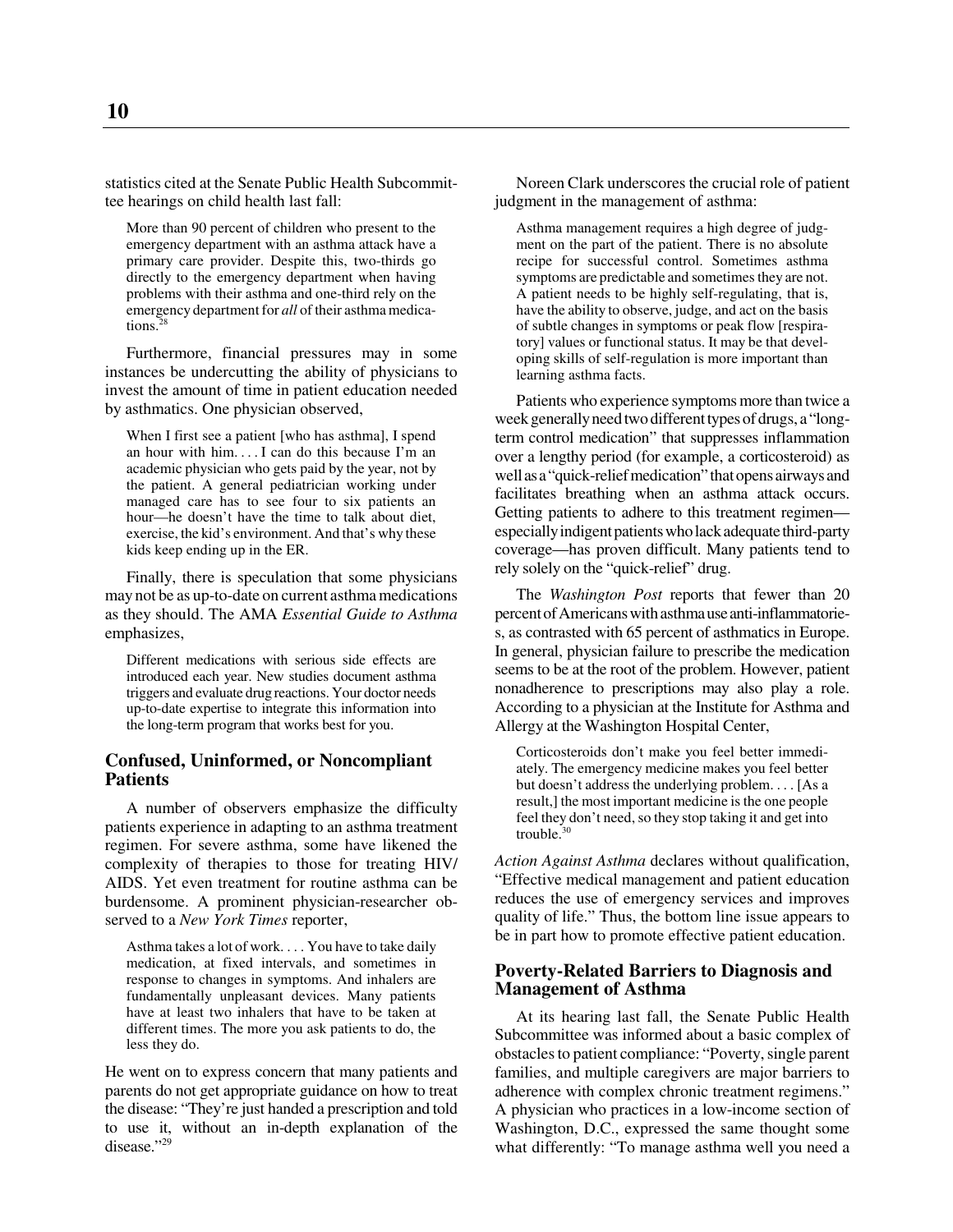functioning medical system, society, and family." A *Washington Post* reporter observes, "Good care is a cumbersome, labor-intensive, costly process—which is why so many financially hard-pressed families end up doing little or nothing until a crisis hits and they must rush their kids to the emergency room." Even such structural barriers as deficient or inconvenient public transportation systems contribute to impeding access by poor families to needed ongoing asthma care.

But the problem seems tied to something more basic than any of these poverty-related variables. Access to medical care of acceptable quality is a basic problem for indigent patients. Irwin Redlener, M.D., president of the Children's Hospital at Montefiore Medical Center in the Bronx points out,

If you cannot at the end of the day provide the medical care that you have educated people about, you have only completed half the bargain and you end up with some very frustrated families.... We have patients coming to us who have learned from the public education campaign who say to us, 'But we need a doctor.'

The end results are evident in one study of asthma care in New York City, which found that there were 223 ER visits for asthma for every 10,000 Spanish Harlem residents, while certain wealthy lower Manhattan districts had no ER visits for this problem.<sup>31</sup>

## **Health Insurance Practices and the Managed Care Revolution**

This year, the Administration for Healthcare Research and Quality (AHRQ) issued a study indicating that in 1996 about 78,000 hospital admissions for asthma among children were covered by Medicaid, 68,000 admissions were paid for by private insurance, and 8,000 children without insurance were admitted for asthma. Hospital admissions for asthma were proportionately lower for children with private insurance than for either children with Medicaid or uninsured children—2.1 percent, 3.2 percent, and 2.6 percent, respectively.<sup>32</sup>

Even those who have private insurance coverage face certain barriers to care for their asthma, including restrictions on the number or length of preventive or follow-up visits, limits on reimbursements, and lack of coverage for patient education or case management. The obstacles faced by those covered by managed care may be even more challenging, insofar as they relate to gatekeeping requirements and limits on provider panels.

For routine cases of asthma, most primary physicians should be able to treat patients appropriately. (As noted

above, this supposes that they are both knowledgeable and not confronted by productivity constraints that prevent them from spending adequate time with asthmatic patients.) However, for more severe cases of asthma, treatment by *experienced* providers—or in some cases, specialists such as pulmonologists or allergists—is necessary. Insofar as managed care physician panels lack sufficient numbers of such experienced providers or specialists, or if managed care gatekeeping impedes the access of severely asthmatic patients to such providers, managed care poses an obstacle to acceptable quality asthma care. Similarly, some managed care plans may steer patients with serious asthma away from tertiary care hospitals because of perceived higher costs.

On the other hand, managed care holds significant promise for asthma treatment. Along with diabetes, asthma has been singled out by a number of managed care organizations (MCOs) for special disease management initiatives. This is partly because of the dividends to health plans' case management initiatives from even relatively short-term interventions to prevent asthma attacks from escalating to the point of a need for emergency care. By offering asthmatics a "medical home" with continuity of care, managed care can also make an important contribution to controlling asthma.

Furthermore, the National Committee for Quality Assurance (NCQA), an accrediting organization whose proclaimed mission is "to evaluate and report on the quality of the nation's managed care organizations," has incorporated an asthma measure in its most recent edition of HEDIS (the Health Plan Employer Data and Information Set), its performance measurement tool for MCOs. This new asthma indicator, "Appropriate Medications for People with Asthma," measures the percentage of MCO members with asthma who receive medications recommended as primary therapy for longterm control of the disease, including inhaled corticosteroids. (NCQA explains that addition of another proposed HEDIS asthma measure, "Emergency Room Visits for People with Asthma," was "postponed due to technical considerations.")

# **ECONOMIC IMPLICATIONS OF ASTHMA**

Testimony presented to the Senate Public Health Subcommittee last fall indicates:

More than 80 percent of the total direct costs of asthma result from the 20 percent of the asthma patients who have significantly greater morbidity measures and who are readily identifiable as the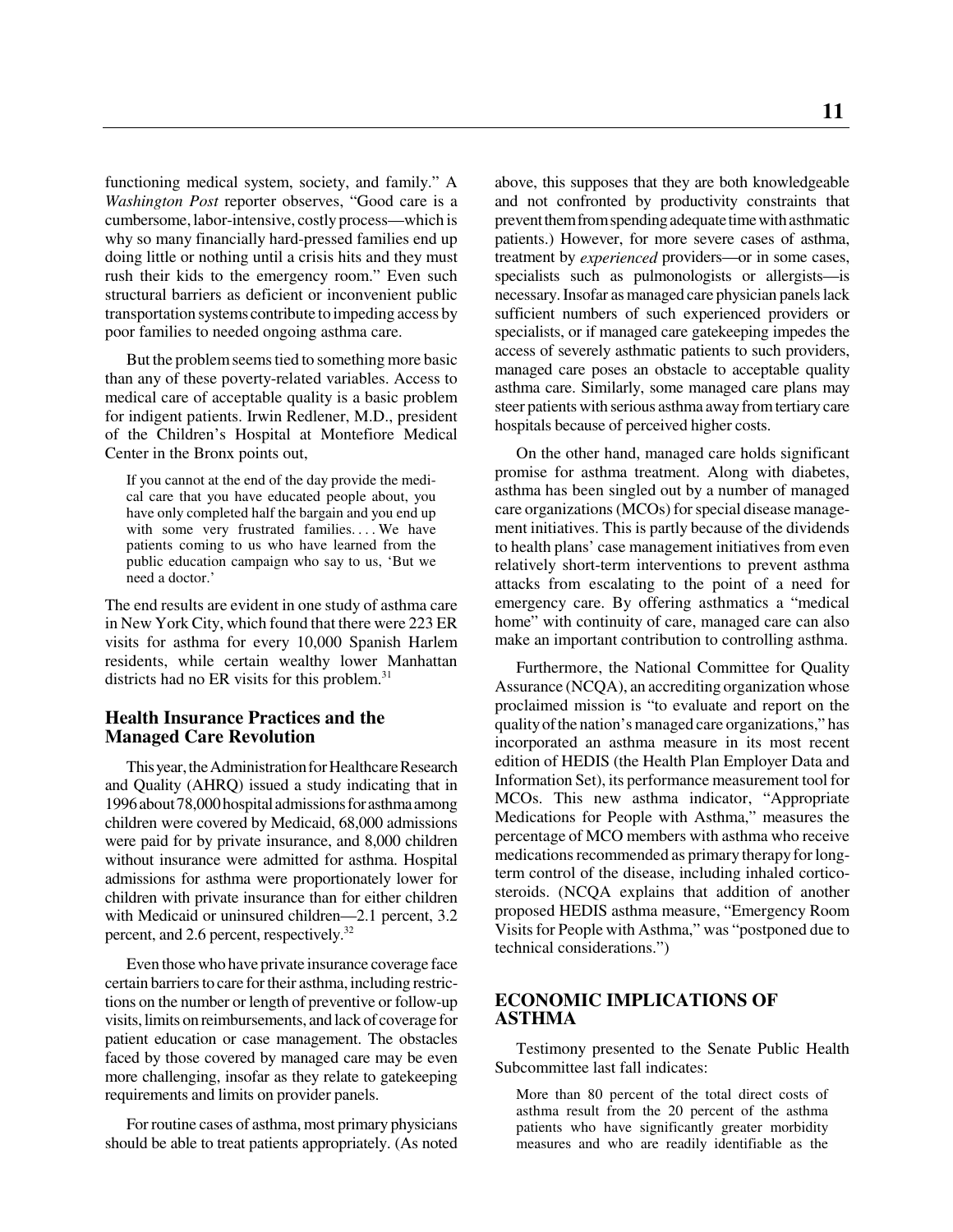highest users of hospital-based asthma services. In 1990, nearly half of all asthma health care costs were due to severe illness consequences such as hospitalizations and emergency room visits.<sup>33</sup>

This evidence suggests the possible merits of targeting asthma cost-containment efforts on the minority of high-cost patients.

#### **Direct and Indirect Costs**

An analysis done of medical expenditures for asthma in 1990 indicates that the estimated \$3.64 billion in direct costs were broken down approximately as follows:<sup>34</sup>

- **Inpatient hospitalization, 43 percent.**
- Prescription medications, 30 percent.
- Physician-related services, 14 percent.
- $\blacksquare$  ER visits, 8 percent.
- Outpatient hospital visits, 5 percent.

This evidence suggests that asthma cost containment efforts ought to focus on inpatient hospitalization, prescription drugs, and ER visits, assuming that physician services and hospital outpatient care are for the most part necessary and efficiently delivered.

Of the estimated \$11.3 billion total costs of asthma in 1998, \$3.8 billion, or roughly 34 percent, were calculated to be indirect costs. These indirect costs included lost work time, missed school days, and limitations on daily activity. *Healthy People 2010* indicates that 19.5 percent of people with asthma in the period 1994 to 1996 had activity limitations. It also points out that asthma ranks as the fourth most common chronic condition in the United States.

It is estimated that children with asthma miss three times as many school days as their classmates without the disease. A school director from East Harlem characterizes asthma as "an assault on the children" and describes the consequences for their education: "The time that is lost from the classroom, you can't recover that time.... With kids that are coming in with several strikes against them to begin with, this just complicates matters."

# **Potential Cost Avoidances**

No one appears to have developed an estimate of how much might be saved if asthma in the United States were truly under control—if the disease were being optimally diagnosed and managed in keeping with available guidelines and technology. However, using the percentages cited above, it is at least conceptually possible to estimate that eliminating unnecessary emergency room visits and inpatient hospitalizations is likely to save billions of dollars. Obviously, there would be additional savings in such indirect costs as reduced productivity and lost school and work days, as well as added years of life for those who would otherwise die as a result of asthma.

One of the physicians testifying before the Senate child health hearing last fall pointed out,

Approximately 50 percent of the economic impact [of asthma] is associated with emergency department visits, hospitalization, and death—in other words, expenditures related to asthma exacerbations rather than the management of chronic stable asthma.<sup>35</sup>

The AMA *Essential Guide to Asthma* notes, "The key to living a healthy life with asthma appears to be preventing emergencies; a comprehensive medical plan along with monitoring of the person's condition are the keys to stopping asthma attacks before they start." The same observation might be made about the centrality of preventing emergencies to avoiding unnecessary costs of asthma. The interventions needed to prevent asthma emergencies are spelled out in the NAEPP's asthma guidelines.

Here again, effective patient education is a linchpin of successful asthma management. Clark points out,

Outcomes achieved through well-conceptualized and well-delivered patient education have been shown to include reductions in school absences and use of emergency department and hospital services, increases in patient self-efficacy, and use of asthma-management strategies, less frequent wheezing, and improved academic performance.

# **ASTHMA AND PUBLIC HEALTH IN THE UNITED STATES**

There are a number of different reasons why asthma warrants the attention of health policymakers at all levels of government. Among these are the overall costs of treating the disease; the effects on citizens' lives, education, and incomes; the promise of available therapies and patient and provider education for reducing these costs; and the practices of third-party payers that may result in inefficient and/or inappropriate asthma coverage limitations.

### **Surveillance for Asthma**

One of many impediments to developing a coherent national asthma strategy is the highly-decentralized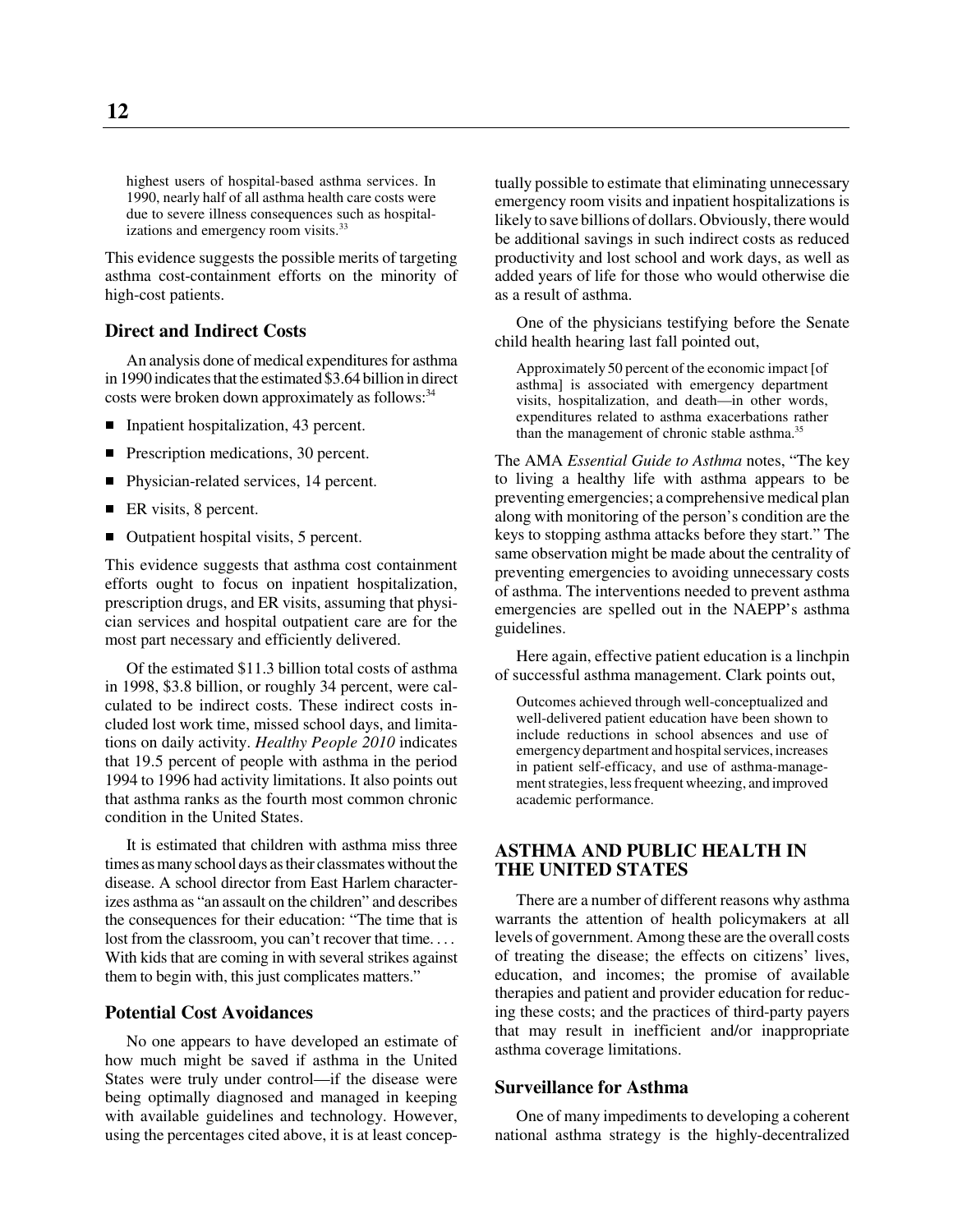nature of the nation's public health system. The loci of most of the nation's public health activity related to asthma and many other major diseases are state and local (primarily county) governments. As might be expected, given such a large element of state and local control, the capacity of the public health system to confront a challenge like the asthma epidemic is extremely uneven. Local health departments vary from storefront operations with a staff of only a few professionals in rural areas to large, complex bureaucracies like those in New York and Los Angeles.

A related problem is that surveillance is largely a matter of state volition. Because epidemics like asthma are no respecters of state boundaries, this yields a public health dilemma—states with aggressive surveillance systems for asthma and other diseases may find the effectiveness of their efforts compromised by neighboring states that choose not to engage in surveillance. This problem is especially likely to affect multistate metropolitan areas.

It is therefore not surprising that one of the major factors standing in the way of a national asthma strategy is the lack of a strong surveillance system to track changes in the prevalence of asthma at the subnational level. While a number of other diseases are reported through state and local health departments to the CDC, which tracks trends in these diseases and reports them back to state and local governments, no such system exists for asthma. A 1996 CDC survey showed that 27 states had no ongoing asthma monitoring or tracking systems.

Satcher has stated, "In public health, we can't do anything without surveillance. . . . That's where public health begins." Indeed, one of the basic principles of public health is that "to measure is to get it done." If a public health agency does not know the specifics of what it is tracking, it cannot measure the progress it has made. To employ a mixed metaphor used by Health-Track, a Georgetown University environmental health project, in its recent report on asthma surveillance, "In our fight against asthma, we have given public health professionals not radar, but a blindfold, and then asked them to perform like a circus knife-thrower."<sup>36</sup>

Most indications are that the costs of putting a national asthma surveillance system in place would be more than offset by the savings resulting from better control of the disease. Among the very real impediments to implementing such a system, however, are the demands it would place on physicians, hospitals, and other health care providers to report asthma cases.

# **DHHS Strategic Plans and Asthma**

Asthma is a major focal point for *Healthy People 2010*, the federal government's strategic public health plan for the next ten years. The plan has eight goals related to asthma, among them sizable reductions in the rates of asthma-related deaths, hospitalizations, and ER visits. Somewhat more nebulous are goals related to reducing the rate of activity limitations among people with asthma and increasing the ratio of people with asthma who receive patient education. Labeled "developmental" are goals addressing reduction in the number of missed school or work days, increasing the proportion of people with asthma who receive care in accordance with the NAEPP guidelines, and establishing a surveillance system for tracking asthma in at least 15 states, which would include data on asthma deaths, rates of illness, levels of disability, and the impact of occupational and environmental factors on asthma. (The goals designated "developmental" are contingent on the development of data sources.)

*Healthy People 2000* also had three asthma-related objectives: (*a*) a reduction in asthma hospitalizations from 188 per 100,000 in 1987 to no more than 160 per 100,000 in 2000, (*b*) a reduction in activity limitations among people with asthma from 19.4 percent in 1986- 1988 to 10 percent, and (*c*) a general increase in the proportion of people with chronic and disabling conditions who receive patient education from a baseline of 9 percent in 1991 to 50 percent in 2000. Limited progress was reported in increased patient education rates, while the rates of hospitalization and limitations on activity both increased—in part, perhaps, because of the increased prevalence of asthma.

*Action Against Asthma*, the DHHS strategic plan issued in May 2000, identifies four relatively broad "priorities for investment":

- Determine the causes of asthma and develop interventions to prevent its onset.
- Reduce the burden of asthma for people living with the disease.
- Eliminate the disproportionate burden of asthma in minority populations and those living in poverty.
- $\blacksquare$  Track the disease and assess the effectiveness of asthma programs.

These sweeping, rather all-encompassing priorities from *Action Against Asthma* seem to complement the more specific, quantified goals set forth in *Healthy People 2000* and *Healthy People 2010*.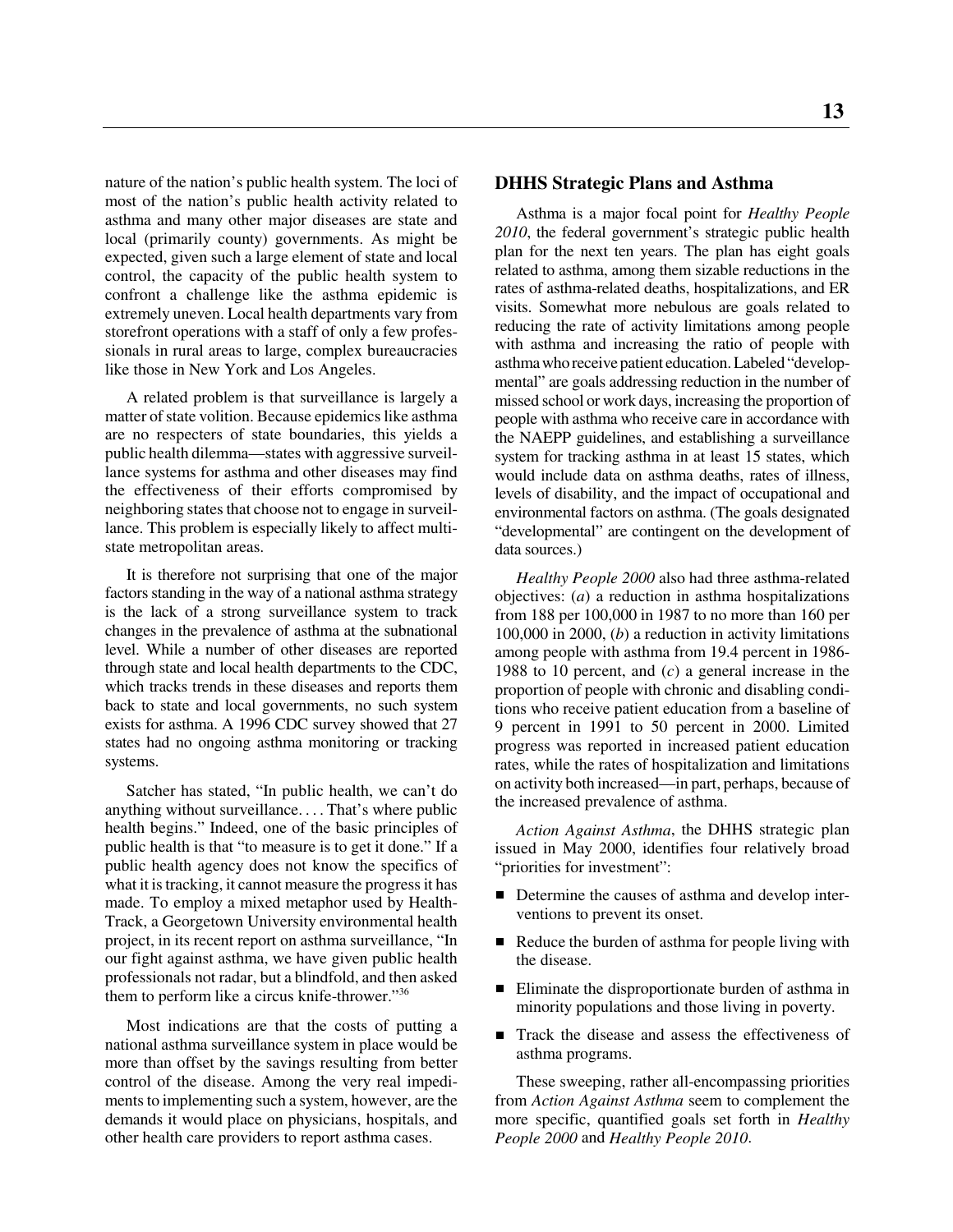## **WHAT DO CURRENT TRENDS PORTEND?**

In its report on asthma last year, the Pew Commission on Environmental Health projected a rather bleak scene in the face of no substantial change in public policy:

By the end of this decade, if no action is taken to reverse this trend and it continues its current pace, the Commission calculates that 22 million Americans will suffer from asthma—eight million more than at present. That's one in 14 Americans and one in every five families forced to live with the disease. By 2020, the Commission estimates that the number could increase to 29 million—more than twice the current number.

In response to these projections, the commission recommends a set of ambitious goals, including cutting the number of asthma cases in half by 2020; implementing a national surveillance system within five years; investing the surgeon general with line authority to oversee all federal asthma efforts; instituting a system within one year at CDC that would track and investigate every asthma death in the country; and establishing a comprehensive public education campaign on asthma within two years.

Yet there is reason to question the short-term feasibility of not just these recommendations, but also those of DHHS. Last year's Senate hearing on child health heard testimony from a leading authority about just what currently can be done about asthma:

We currently do not have the basic knowledge needed to prevent asthma. What we do now have is the knowledge to prevent the major impact of asthma on children; the knowledge to prevent deaths, frequent hospital admissions and emergency room visits, school absences, and prevent other adverse consequences of poorly controlled asthma such as lack of participation in school physical education and sports. Thanks to efforts of the [NAEPP], we have guidelines on how childhood asthma should be treated. We have effective medications, and we know what children can do to reduce the burden of asthma on their lives.<sup>37</sup>

While the testimony addresses asthma among children, the points made in it seem equally applicable to the nation's capacity to address asthma among the adult population.

# **ENDNOTES**

2. David M.. Mannino et al., "Surveillance for Asthma— United States, 1960-1995," *Morbidity and Mortality Weekly Report*, 47 (April 24, 1998), SS-1, 1-30. In the executive summary of its recent report, *Clearing the Air: Asthma and Indoor Air Exposures*, the Institute of Medicine notes: "The prevalence of asthma in some other parts of the world including Australia, New Zealand, Ireland, and the United Kingdom—exceeds that of the United States."

3. American Medical Association. *Essential Guide to Asthma* (New York: Pocket Books, 1998), 1.

4. G. Pappas et al., "Potentially Avoidable Hospitalizations: Inequalities in Rates between U.S. Socioeconomic Groups," *American Journal of Public Health*, 87 (1997): 811-16.

5. National Health, Lung, and Blood Institute, *Morbidity and Mortality: 1998 Chartbook on Cardiovascular, Lung and Blood Diseases* (Bethesda, Md.: National Institutes of Health, October 1998).

6. National Heart, Lung, and Blood Institute, *Guidelines for the Diagnosis and Management of Asthma*, Expert Panel Report 2, Clinical Practice Guidelines, NIH Publication 97- 4051 (Bethesda, Md.: National Institutes of Health, July 1997), 8.

7. American Lung Association Asthma Advisory Group with Norman H. Edelman, *Family Guide to Asthma and Allergies* (Boston: Little, Brown, and Co., 1997), 11.

8. Pew Environmental Health Commission, "Attack Asthma: Why America Needs a Public Health Defense System to Battle Asthma Threats," Baltimore, 1999, 10; accessed June 30, 2000, at *http://www.pewenvirohealth.jhsph.edu*.

9. U.S. Department of Health and Human Services, *Action Against Asthma*, Department of Health and Human Services, Washington, D.C., May 2000, 1; also available at *http://aspe.hhs.gov/sp/asthma*.

10. John M. Last, *A Dictionary of Epidemiology* (New York: Oxford University Press, 1995).

11. David J. Morrow, "New Treatments Lag in Fighting Asthma," *New York Times*, October 19, 1999, D5.

12. Repeat visits could not be netted out from these totals, so the number of individual patients involved could not be determined. Furthermore, while it may be assumed that most of these ambulatory visits were for appropriate reasons, some may have been urgent visits for uncontrolled asthma that might have been unnecessary if the patients' asthma had been under control.

13. Again, there is no way of determining how many individual asthma patients were involved. However, with inpatient hospitalization, it can be assumed that a sizable number entailed admissions for uncontrolled asthma that might have been handled on an ambulatory basis if intervention had occurred early enough. Nevertheless, in light of the concurrent increase in the prevalence of asthma—which increased by about 75 percent over the same period—the *rate* of hospitalizations across the asthmatic population has actually

<sup>1.</sup> Sheryl Gay Stolberg, "Poor People Are Fighting Baffling Surge in Asthma," *New York Times*, October 18, 1999, A1, A18.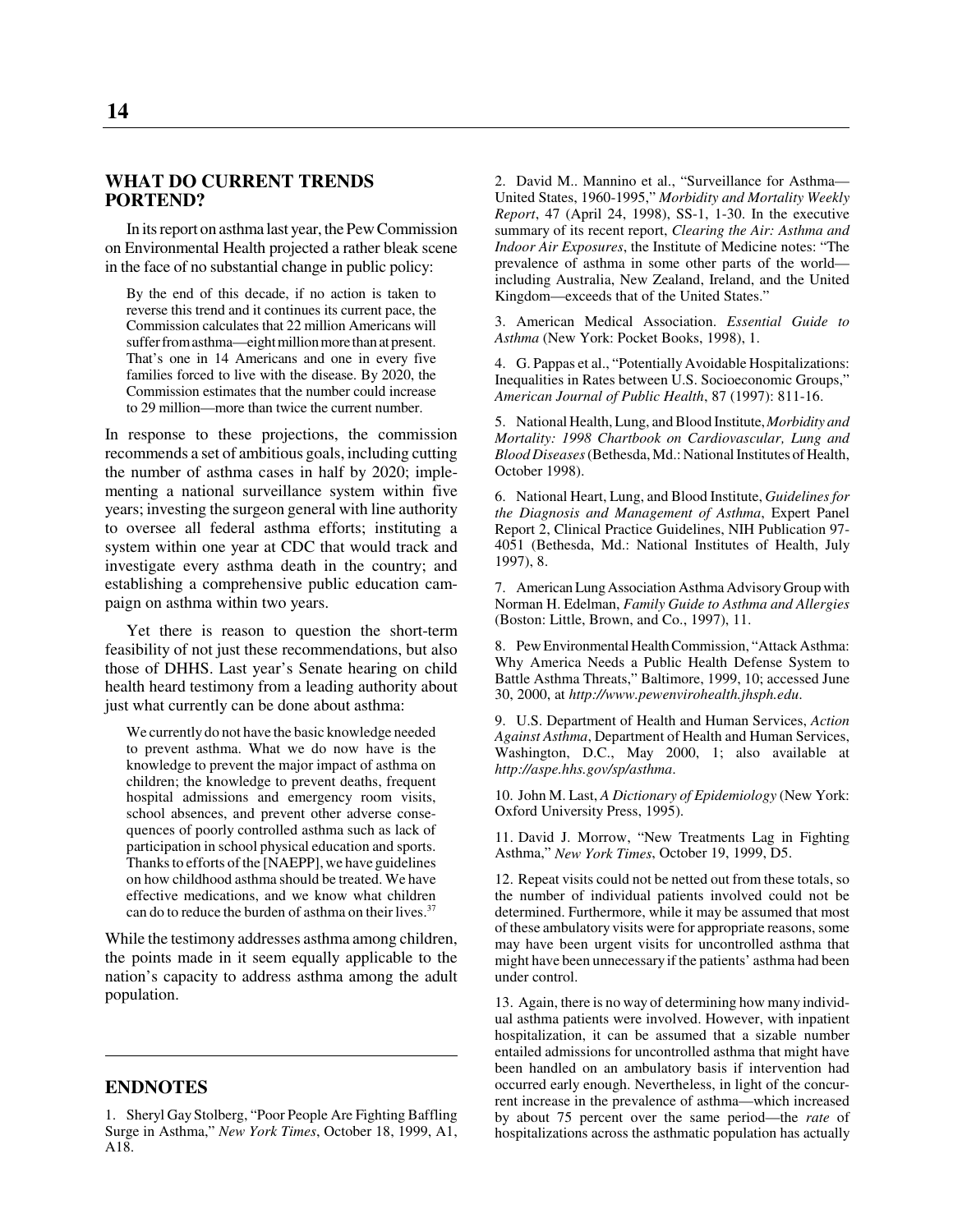*declined* over this period.

14. With respect to childhood asthma being treated on an ambulatory basis, the *New York Times* notes, "Asthma has become so prevalent that some states, including New York, have begun passing laws allowing children to carry the medication with a doctor's permission, bypassing the usual requirements that drugs be administered by a nurse." In many states where such legislation has not been enacted, child advocates are working for its passage.

15. It is important to note, however, that the Hispanic population is hardly homogeneous in its experience with asthma. Asthma morbidity and mortality tend to be higher among Puerto Ricans than among Mexican-Americans or Cubans. See David M. Homa, David M. Mannino, and Marielena Lara, "Asthma Mortality in U.S. Hispanics of Mexican, Puerto Rican, and Cuban Heritage," *American Journal of Respiratory Critical Care Medicine*, 161 (2000): 504-509. See also Marielena Lara et al., "Elevated Asthma Morbidity in Puerto Rican Children: A Review of Possible Risk and Prognostic Factors," *Western Journal of Medicine,* 170:2 (2000), 75-84.

16. Stolberg, "Poor People."

17. Ellen Ruppel Shell, "Does Civilization Cause Asthma?" *Atlantic Monthly*, May 2000.

18. Carlos Camargo, M.D., Dr.P.H., Department of Emergency Medicine, Massachusetts General Hospital, and research epidemiologist, Harvard Medical School, testimony before U.S. Senate Committee on Health, Education, Labor, and Pensions, Subcommittee on Public Health, hearing on "Children's Health: Protecting Our Most Precious Resource," September 16, 1999; accessed April 28, 2000, at *http://www. senate.gov/~labor/hearings/septhear/091699wt/091699wt. htm.*

19. Noreen M. Clark, "Management of Asthma by Parents and Children," in *Self-Management of Asthma*, ed. Harry Kotses and Andrew Harver (New York: Marcel Dekker, Inc., 1998), 276-77.

20. Division of Health Promotion and Disease Prevention, prepublication copy/uncorrected proofs, "Clearing the Air: Asthma and Indoor Air Exposures," Institute of Medicine, Washington, D.C., 2000, 1-4.

21. Rachel L. Miller, "Breathing Freely: The Need for Asthma Research on Gene-Environment Interactions," *American Journal of Public Health*, 89 (June 1999): 820.

22. The IOM study meticulously reviewed available scientific evidence related to asthma causation. The authors carefully sifted through these data to rank causal factors as to whether there was (*a*) sufficient evidence of a causal relationship, (*b*) sufficient evidence of an association, (*c*) limited or suggestive evidence of an association, (*d*) inadequate or insufficient evidence to determine whether or not an association exists, or (*e*) limited or suggestive evidence of no association.

23. Recently, for example, the director of environmental health for the District of Columbia asked the area transportation authority "to test expensive, cleaner-burning buses and move away from its all-diesel fleet," because of a belief that diesel buses are linked to a higher asthma rate among District residents. See Lindsay Layton, "Drive against Diesel Buses Armed with Asthma Data," *Washington Post*, July 6, 2000, B4.

24. John Mansfield, *Asthma Epidemic: Tackle the Causes, Find Relief Without Drugs* (London: Thorson's, 1997), 10.

25. As this background paper went to press, research findings from Arizona suggesting that exposure of young children to older children at home or to other children at day care protects against the development of asthma were published in the *New England Journal of Medicine*. See Thomas M. Ball et al., "Siblings, Day-care Attendance, and the Risk of Asthma and Wheezing during Childhood," *New England Journal of Medicine,* 343 (August 24, 2000), 538-43.

26. Shell, "Does Civilization."

27. National Heart, Lung, and Blood Institute, *Practical Guide for the Diagnosis and Management of Asthma*, NIH Publication 97-4053 (Bethesda, Md.: National Institutes of Health, October 1997).

28. Camargo testimony.

29. Denise Grady, "Perseverance Is Key to a Good Life With Asthma," *New York Times*, October 19, 1999, D1, D5.

30. Arthur Allan, "Breath of Life: Childhood Asthma Has Skyrocketed in the Past Two Decades," *Washington Post Magazine*, October 31, 1999, 8ff.

31. Allan, "Breath of Life."

32. Marie C. McCormick et al., "Annual Report on Access to and Utilization of Health Care for Children and Youth in the United States, 1999," *Pediatrics*, 105, no. 1 (January 2000): 219-230.

33. John C. Carl, M.D., assistant professor of pediatrics, Case Western Reserve University School of Medicine, and member, Division of Pediatric Pulmonology, Rainbow Babies and Children's Hospital, Cleveland, Ohio, testimony before U.S. Senate Committee on Health, Education, Labor, and Pensions, Subcommittee on Public Health, hearing on "Children's Health: Protecting Our Most Precious Resource," September 16, 1999; accessed April 28, 2000, at *http://www. senate.gov/~labor/hearings/septhear/091699wt/091699wt. htm.*.

34. Kevin B. Weiss, Peter J. Gergen, and Thomas A. Hodgson, "An Economic Evaluation of Asthma in the United States," *New England Journal of Medicine* 326 (1992): 862- 866. The percentages sum to more than 100 because of rounding.

35. Camargo testimony.

36. Health-Track, *Blindfolding Public Health in the Fight against Asthma*, Health-Track, Washington, D.C., May 22, 2000.